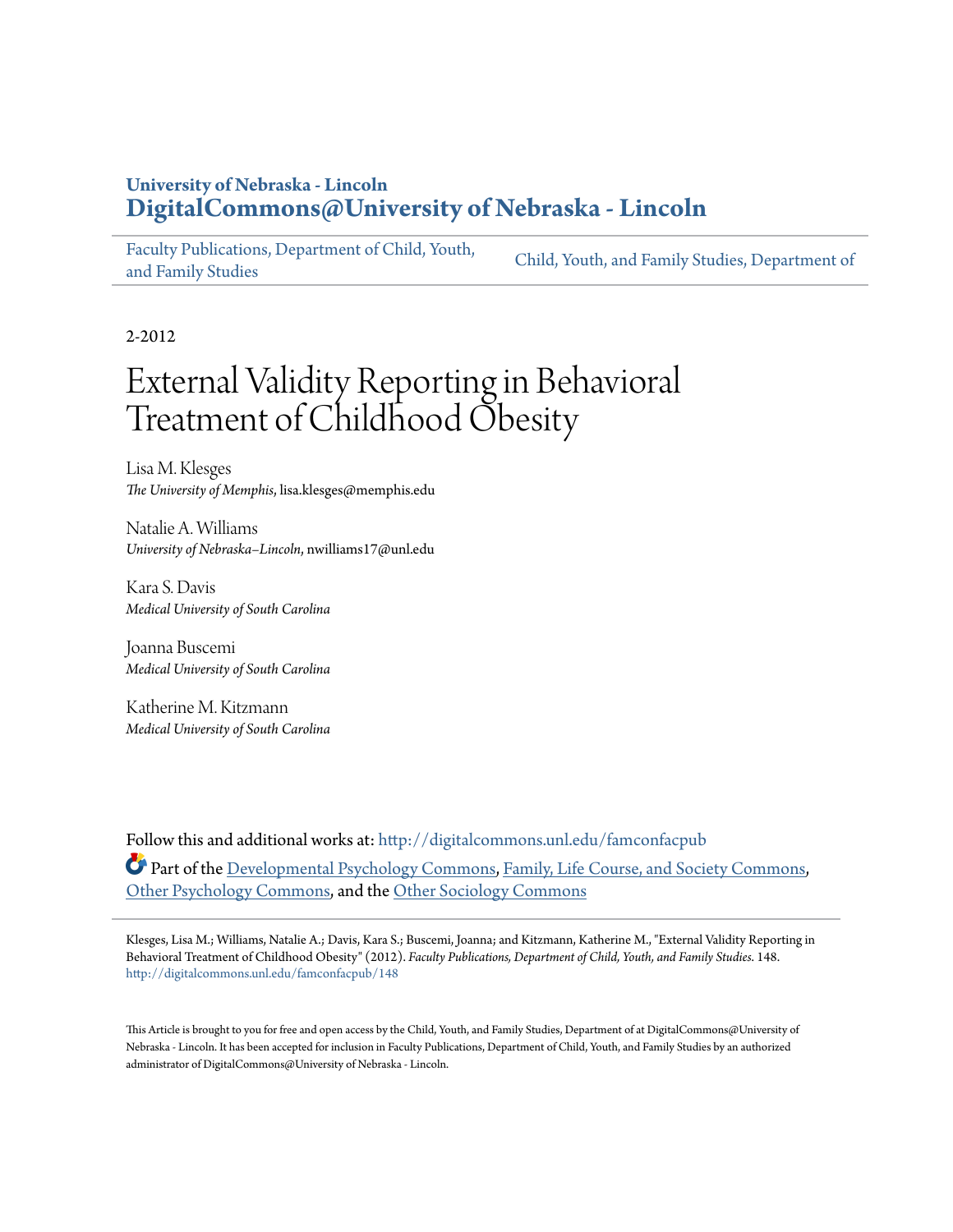

## **HHS Public Access**

*Am J Prev Med*. Author manuscript; available in PMC 2015 September 17.

Published in final edited form as:

Author manuscript

*Am J Prev Med*. 2012 February ; 42(2): 185–192. doi:10.1016/j.amepre.2011.10.014. Copyright © 2012 American Journal of Preventive Medicine. Published by Elsevier Inc. Used by permission.

## **External Validity Reporting in Behavioral Treatment of Childhood Obesity**

**Lisa M. Klesges, PhD**, **Natalie A. Williams, PhD**, **Kara S. Davis, MD**, **Joanna Buscemi, PhD**, and **Katherine M. Kitzmann, PhD**

School of Public Health (Klesges, Williams), the Department of Psychology (Buscemi, Kitzmann), Memphis, Tennessee; Medical University of South Carolina (Davis, Buscemi), Charleston, South **Carolina** 

### **Abstract**

**Context—**To aid translation of childhood obesity research interventions evidence into practice, research studies must report results in a way that better supports pragmatic decision making. The current review evaluated the extent to which information on key external validity dimensions, participants, settings, interventions, outcomes, and maintenance of effects, was included in research studies on behavioral treatments for childhood obesity.

**Evidence acquisition—**Peer-reviewed studies of behavioral childhood obesity treatments published between 1980 and 2008 were identified from: (1) electronic searches of social science and medical databases, (2) research reviews of childhood obesity interventions, and (3) reference lists cited in these reviews. Included studies: reported on a controlled obesity intervention trial, targeted overweight or obese children aged 2–18 years, included a primary or secondary anthropometric outcome, and targeted change in dietary intake or physical activity behaviors.

**Evidence synthesis—**1071 publications were identified and 77 met selection criteria. Studies were coded on established review criteria for external validity elements. All studies lacked full reporting of generalizability elements. Across criteria, the average reporting was 23.9% (range: 0% to 100%). Infrequently reported were setting-level selection criteria and representativeness, characteristics regarding intervention staff, implementation of the intervention content, costs, and program sustainability.

**Conclusions—**Enhanced reporting of relevant and pragmatic information in behavioral investigations of childhood obesity interventions is needed to improve the ability to evaluate the applicability of results to practice implementation. Such evidence would improve translation of research to practice, provide additional explanation for variability in intervention outcomes, and provide insights into successful adaptations of interventions to local conditions.

Address correspondence to: Lisa M. Klesges, PhD, Dean and Professor, School of Public Health, The University of Memphis, 236A Robison Hall, Memphis TN 38152. lisa.klesges@memphis.edu.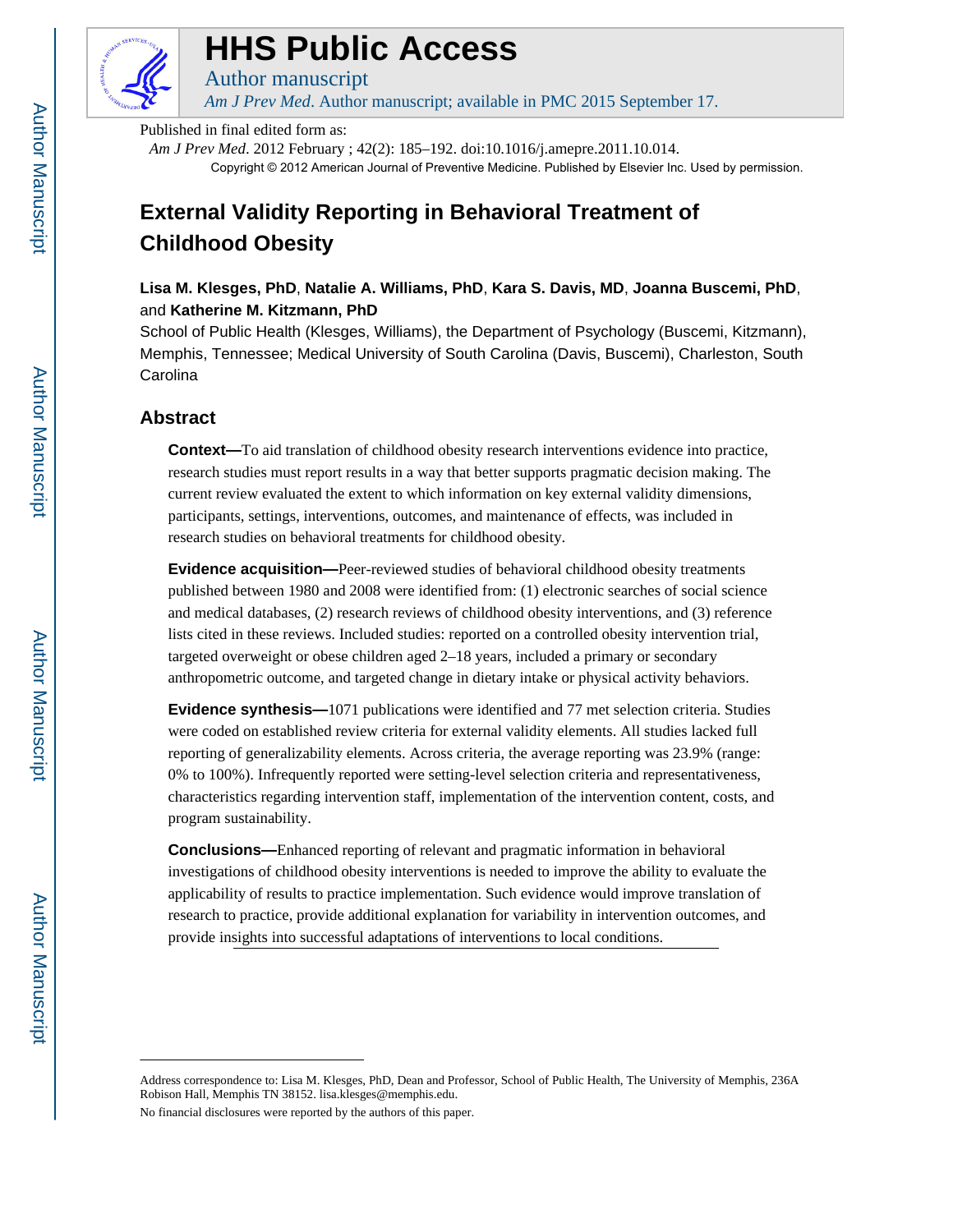### **Context**

Pragmatic intervention evidence is needed to identify behavioral approaches that can be applied in clinical and community practice to reduce the prevalence of childhood overweight and obesity, which has doubled among children and tripled among adolescents since 1980.<sup>1,2</sup> Recent estimates indicate that nearly 19% of children aged 6–11 years are overweight.<sup>2</sup> Although studies of lifestyle interventions for childhood obesity have proliferated in recent years, there has been little guidance available to support consistent reporting of key elements related to translation of results.

The U.S. Preventive Services Task Force (USPSTF) and the IOM have identified the lack of consistent reporting of generalizability elements as a limiting factor in their ability to make recommendations for interventions targeting obese children and adolescents.<sup>3–5</sup> Providing information within published research on external validity and practical elements could lead to large improvements in the ability of decisions makers to evaluate and synthesize the future evidence base for many interventions,  $6-8$  including childhood obesity.<sup>4,9</sup>

To identify the current status of the literature, and augment a previous review<sup>9</sup>, the current review assesses the extent to which the evidence base of behavioral childhood obesity treatment has included key dimensions related to participants, settings, interventions, outcomes, and maintenance of effects. While not all behavioral childhood obesity treatments are expected to be designed as pragmatic clinical trials,<sup>7</sup> elements related to the practical implications of research can be included to support the evaluation of the applicability of study results to local conditions. Behavioral treatment for childhood obesity was generally an intervention that targeted dietary intake, physical activity, or both behaviors for weight loss or to prevent further weight gain. Studies typically included individual, family or environmental strategies to influence changes in behavior and excluded drug or surgical treatments.

#### **Evidence Acquisition**

#### **Literature Search and Study Selection**

Keyword searches in medical and social databases (i.e., PsycInfo, PubMed) were conducted using Boolean keyword combinations of terms related to intervention, overweight, behavior, and age, resulting in the identification of more than 39,000 abstracts. Database searches were augmented by examination of reference lists for more than 60 qualitative and quantitative reviews of pediatric overweight treatment literature. A total of 1071 studies were individually inspected to determine if they met inclusionary criteria for the current review.

English-language studies were initially evaluated for selection based on inclusion and exclusion criteria used in a recent meta-analytic review of lifestyle interventions targeting overweight youth.10 These criteria are summarized in Table 1. The present review was conducted in 2009 and included treatment studies published in peer-reviewed journals between 1980 and 2008: (1) with anthropometric measurement (e.g., BMI, body fat) as a primary or secondary outcome; (2) designed as a controlled trial having randomized or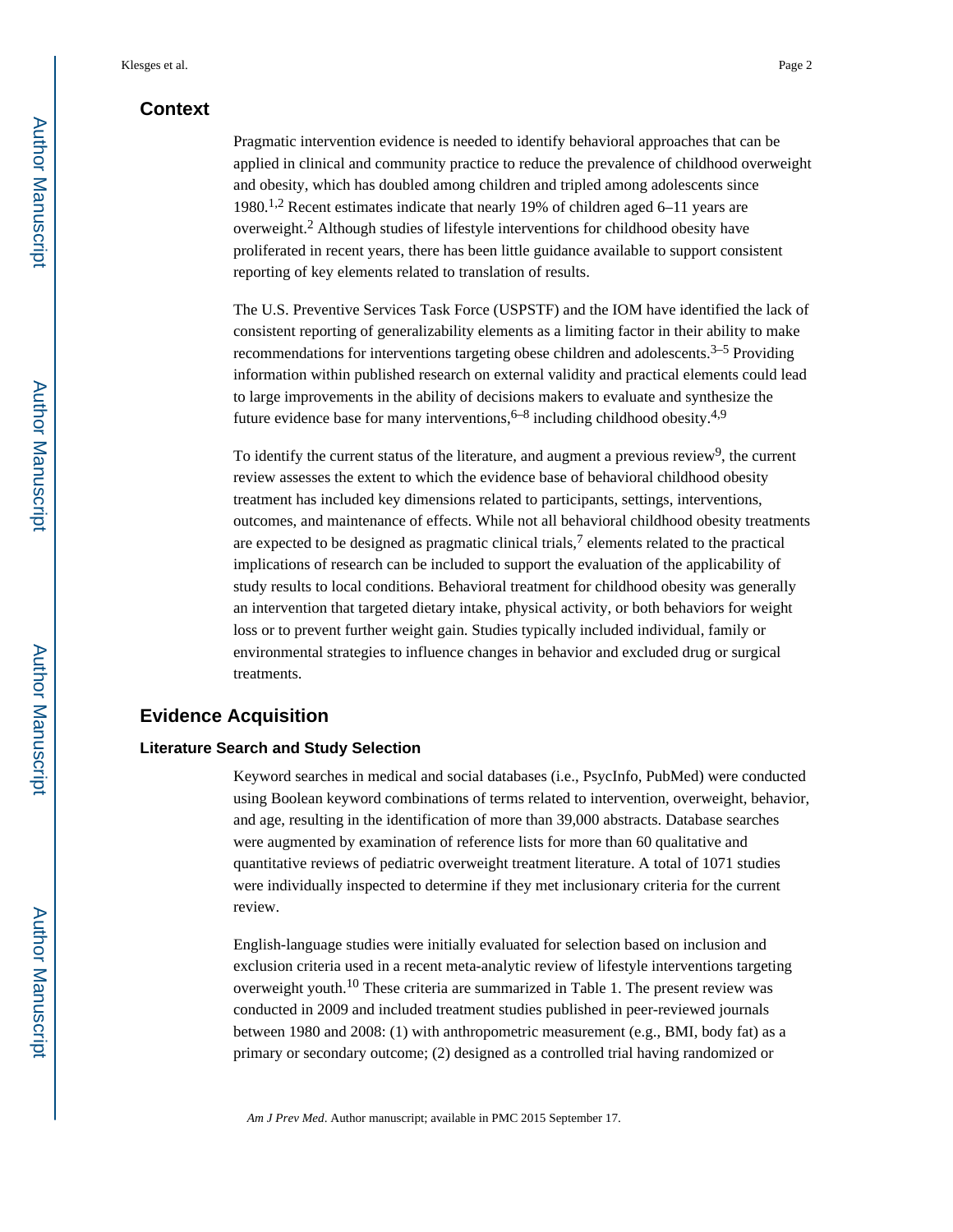nonrandomized comparison conditions; (3) including at least one behavioral target of either dietary intake or physical activity; and (4) of children aged 18 years or in Grade 12 or less in school. Studies that were expressly designed as pilot or feasibility studies were excluded. After applying these criteria, 77 studies were identified for inclusion (Appendix A, available online at [www.ajpmonline.org](http://www.ajpmonline.org)). Although not exhaustive, the current review provides a reasonable representation of studies reporting on behavioral childhood obesity treatments that have the potential for translation and dissemination.

#### **Data Abstraction**

A coding manual was developed to guide coding of variables of interest for the present review. The specific dimensions used for coding each investigation are outlined by Green and Glasgow<sup>6</sup> and are considered key quality-rating criteria for external validity by journal editors who publish studies reporting on clinical and community health interventions. Major external validity concepts include: (1) reach (e.g., participation rates of individuals, adoption by clinicians and community settings, as well as representativeness of individuals included); (2) program or policy implementation (e.g., levels of interventionist expertise and training, consistency of delivery, adaptation of an approach to local circumstances); (3) outcomes (e.g., impact on costs, quality of life and adverse consequences, change in BMI); (4) maintenance and sustainability (e.g., which components are institutionalized or modified over time).

All articles were coded by at least two trained raters who independently evaluated each for whether it reported information on the external validity criteria described above. Initial coding resulted in high concordance with 90%–100% agreement on each of the dimensions. When discrepancies occurred, they were resolved by discussion and clarification. Kappa coefficients were not calculated for this study since many categories had true zero cells and this distribution can be problematic when correcting for chance agreement. Results are reported as percentages of papers that reported on the respective external validity criteria. Data on the range and average of reported process and outcome effects are provided as appropriate.

#### **Evidence Synthesis**

#### **Description of Studies**

The majority of obesity treatment interventions (98.7%) targeted child and/or parent behaviors related to either physical activity or dietary intake and most were designed as RCTs (54 of 77). Treatment outcomes were assessed in terms of body weight, BMI, and/or percentage overweight or percent body fat in 90% of studies. Of 47 studies describing the intervention delivery setting, a medical clinic was most common  $(n = 28)$  followed by school-based programs  $(n = 14)$ . Table 2 summarizes the percentage of studies reporting on various external validity dimensions for the entire sample and by decade of study publication.

In all time periods, studies lacked full reporting on key generalizability and dissemination elements; the most infrequent being setting-level criteria (e.g., methods to identify setting for inclusion, participation rates, and representativeness of settings), participation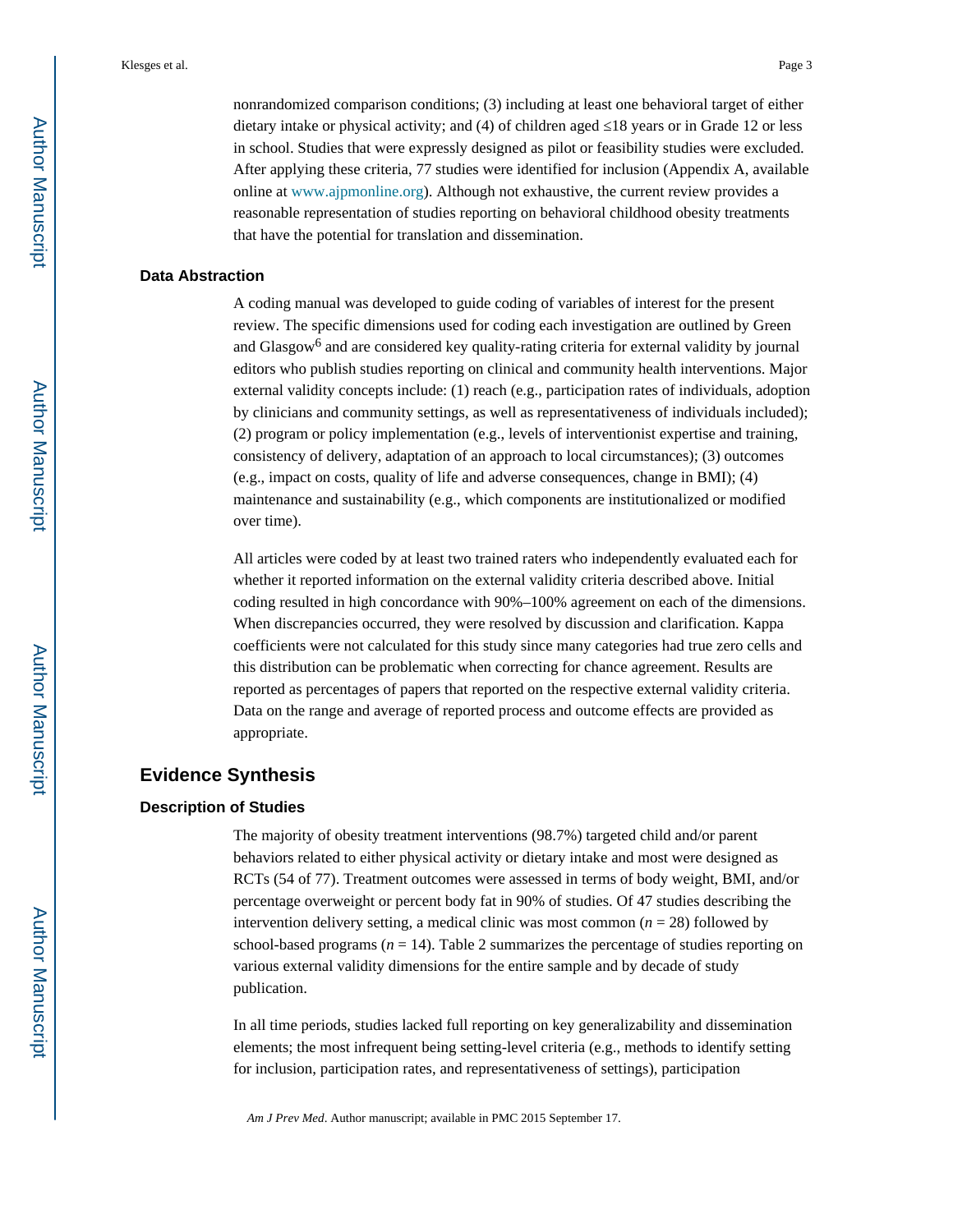percentages and representativeness of individual participants, participation rates of intervention staff, inclusion/exclusion criteria used to select staff, implementation of intervention content, costs, and program sustainability. Across all criteria reported in Table 2, the average reporting was 23.9%, with a range of 0% to 100.0%.

#### **Reach, Representativeness, and Adoption**

All studies included inclusionary criteria for participant enrollment but only half reported specific descriptions of the larger intended target audience for the intervention. Fewer than six studies reported participation rates or examined the representativeness of individual participants on social and demographic factors. Regarding setting-level adoption, 20.8% of studies described the target settings for adoption. Similarly, key setting-level information such as selection criteria, recruitment methods, or participation of eligible settings were rarely described.

#### **Implementation and Adaptation**

Adaptation of existing programs was documented in about half of studies but few reported alterations during the study period. All studies described the intended intervention content; only 5.0% reported the extent to which this content was delivered. Roughly half of studies described characteristics of intervention delivery staff but only two evaluated variability of intervention delivery among staff members.

#### **Outcomes**

Very few studies reported intervention effects in comparison to national benchmarks such as the percentage of children classified as overweight or obese, reported on indices of participant quality of life, or examined any potential adverse outcomes. Subgroup effects or potential interactions between treatment outcome and relevant participant characteristics (e.g., age, gender) were included in less than one third of studies; even fewer reporting differential intervention effects by intervention agent or setting-level characteristics (e.g., size of organization). Participant attrition was available in most studies (>80%) with 27.0% reporting on the representativeness of demographic characteristics between those dropping out and those remaining. Few studies (16.9%) tested for differences in dropout between treatment conditions. Although highly useful for policy planning purposes, only five studies reported a cost estimate and none reported on the total amount of time required to deliver the intervention.

#### **Maintenance and Sustainability**

Just over half of studies (58.4%) reported the length of follow-up after completion of the intervention, with 28.6% examining follow-up 12 months. No studies described whether further modifications to the intervention were considered or examined whether the program was sustained after the research phase was completed.

#### **Discussion**

The current review evaluated the extent to which key external validity dimensions related to translation of behavioral childhood obesity treatments were reported in papers published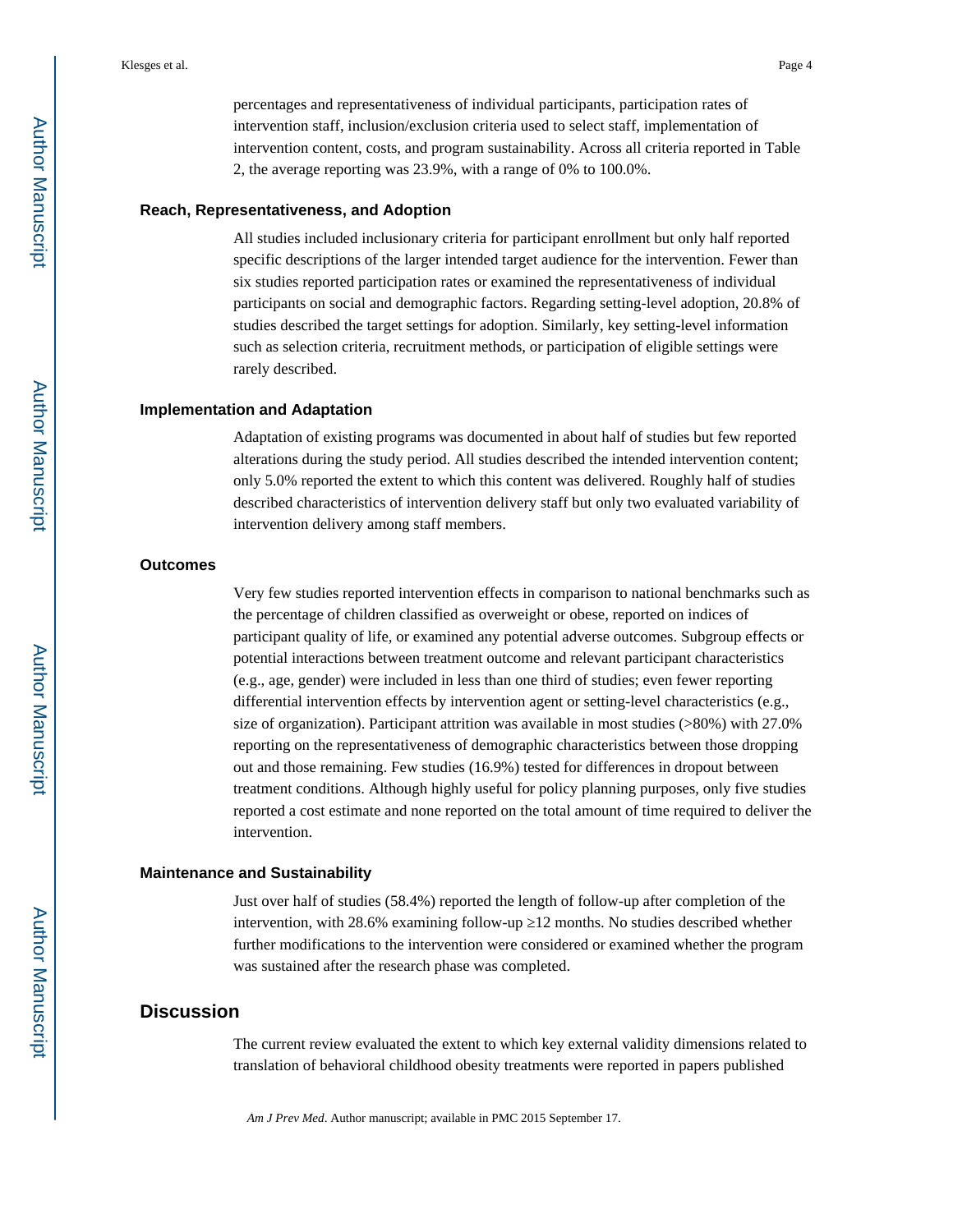during a period of nearly 3 decades. Although 77 controlled studies were identified, most research studies failed to include key generalizability elements that could support translation of results to other practice and community settings. These findings underscore recent concerns over the lack of evidence available to support actionable steps to address childhood obesity<sup>4,9</sup> and general observations of a lack of reporting of contextual factors in controlled intervention trials.9,11–17

In general, elements associated with internal validity were more commonly reported than those focusing on external validity. This could be due to the influence of reporting guidelines such as CONSORT that have historically emphasized the quality of internal validity reporting. There were changes in reporting over time with an increase in the percentage of studies describing their intended target population, intervention implementation, differential attrition, and representativeness of dropouts. Several reporting guidelines<sup>18–20</sup> published since 1980 focused on these elements so changes could reflect that emphasis. Decreases in the percentage of studies reporting long-term follow-up after intervention completion were seen. Perhaps with growing awareness of the need for research evidence regarding childhood obesity treatments during this time, authors submitted more papers without long-term follow-up and editors accepted these publications in a more timely fashion. Although difficult to verify, it is plausible given the contemporaneous reviews highlighting the need for additional evidence in the field.<sup>21-25</sup>

#### **Implications and Recommendations**

In parallel to the idea that "all politics is local," dissemination decisions must consider local conditions in determining whether and how best to implement future evidence-based programs. If reported research does not include context-specific information to evaluate whether an intervention produces a generalized effect or is variable on localized conditions across previous implementations, these decisions are impossible to achieve. From the current review, contextual elements needing most attention included setting-level criteria (e.g., selection criteria, participation rates, and representativeness of organizations), implementation information (e.g., program adaptation, variable delivery by staff), outcomes reporting (e.g., no comparison to a population benchmark, variable outcome by setting, or time and cost of program delivery), and sustainability or institutionalization of program content. Lack of available evidence clearly limits insight into what adaptations to local practice would be needed for translation.

Applying more consistent criteria would improve the ability to move evidence from discovery to delivery generally<sup>28,32</sup> and in particular to behavioral treatments for childhood obesity.<sup>4</sup> For example, understanding whether a program has broad reach or draws only a segment of the targeted population would be essential to understand future recruitment and retention efforts in implementing a local program. Similarly, differences in participation of various settings and characteristics related to program sustainability would be important to consider in comparison to local organizations.

Contrasting intervention outcomes with national benchmarks and consideration of possible adverse effects (e.g., diminished quality of life) are critical for determining the potential significance of childhood obesity treatment programs. Consideration of a range of negative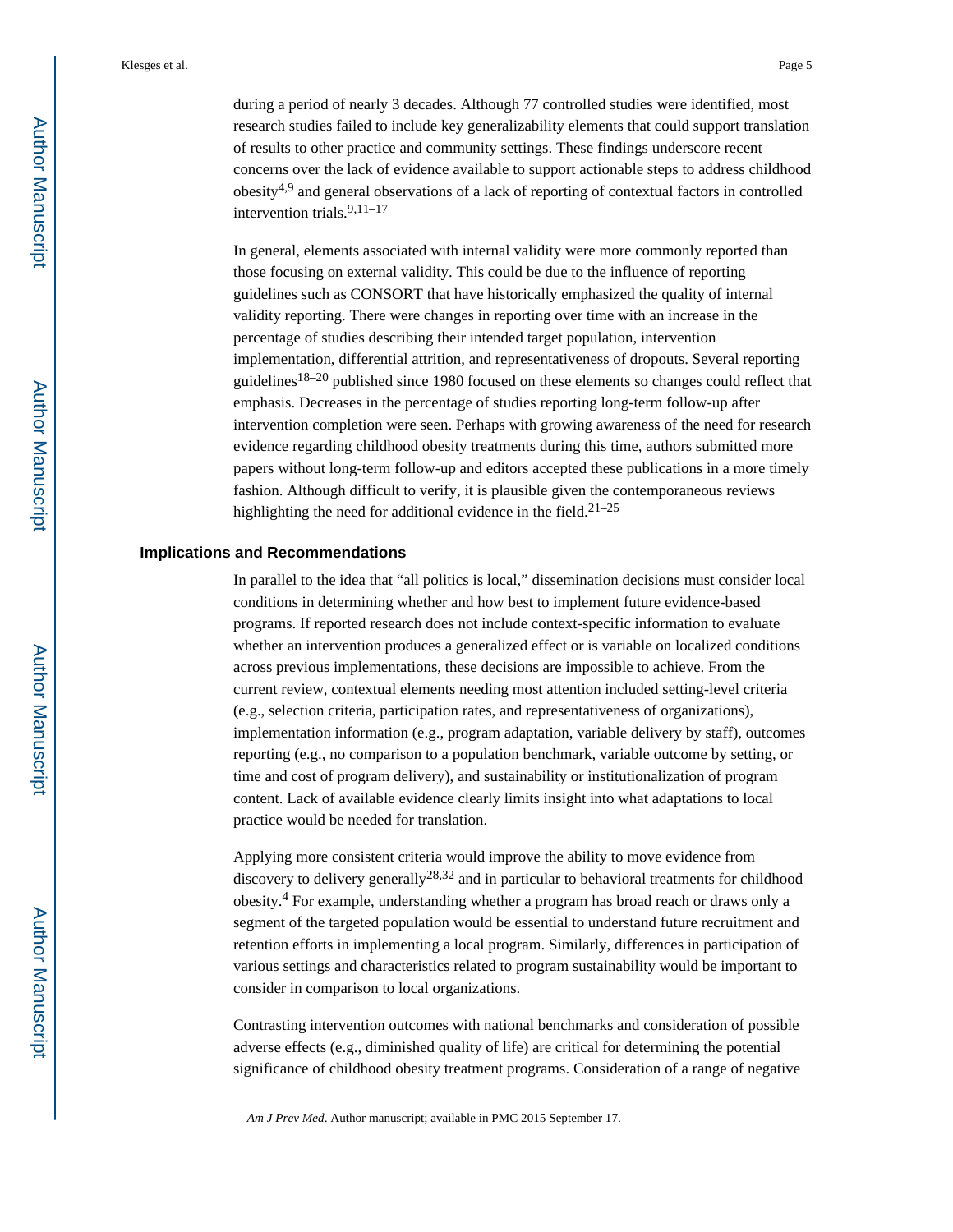outcomes (e.g., disordered eating and weight concerns, lowered self-esteem) is needed to comprehensively assess whether an intervention might have future negative impact on recipients and what adaptations might be necessary for local implementation. Finally, ease of program delivery and estimates of the cost of interventions are essential data for financial and policy planning in applied venues.

Coordinated efforts among researchers, funders, editors, grant reviewers, and evidence review consensus panels are needed to address the challenges of expanding the availability of external validity research evidence, $11$  in particular to improve translation of childhood obesity interventions.<sup>4</sup> The IOM expert panel for bridging this evidence gap in childhood obesity research recommends that government, foundations, professional organizations and research institutions should establish and support specific guidance on common standards to evaluate evidence quality and that research funders, researchers and publishers consider allowing for generalizability of findings and related implementation information at every stage of research development.<sup>4</sup> This could be accomplished by adding generalizability criteria to proposal review procedures and training reviewers to evaluate generalizability, and journal editors providing guidelines and space for authors to give greater depth of description to clarify generalizability. Editors should encourage reporting of generalizability among studies at all points in the research continuum from pilot investigations to effectiveness trials to dissemination studies.

Implementing these recommendations will require concerted effort to overcome actual and perceived barriers. In particular, editors and researchers may be apprehensive that submissions will be greatly lengthened if expanded external validity elements are included. While extensive descriptions of all elements may not be feasible, it is possible to address a majority of elements in a single publication.<sup>9</sup> Professional meetings to build consensus among researchers, editors, practitioners, and policymakers have resulted in a number of journal editors agreeing to adopt external validity reporting standards.15, 32 Coordination of efforts in this area has expanded at NIH with annual conferences on the science of dissemination and implementation.<sup>110</sup> Change among reviewers and review criteria is emerging with a new chartered study section at the Center for Scientific Review at NIH formed to meet the needs of targeted grant submissions in dissemination and implementation research.<sup>111</sup>

#### **Conclusion**

As national prevention strategies emphasize the need to expand the evidence base of effective interventions and improve the dissemination of research results into community benefit,  $4,26-29$  the consequences of an inability to translate evidence into actionable change in practice becomes ever more poignant. The current review of behavioral childhood obesity treatment research highlights the need for a concerted effort to increase the reporting of external validity and contextual elements that will allow evaluation of generalizability to inform future implementation decisions. It is hoped that with the more recent focus on improving the design and reporting of pragmatic trials<sup>4,7,30,31</sup> and emphasis on external validity reporting criteria,  $6,28$  enhancements will be seen in the relevance of future investigations, in particular for research related to childhood obesity. Such changes are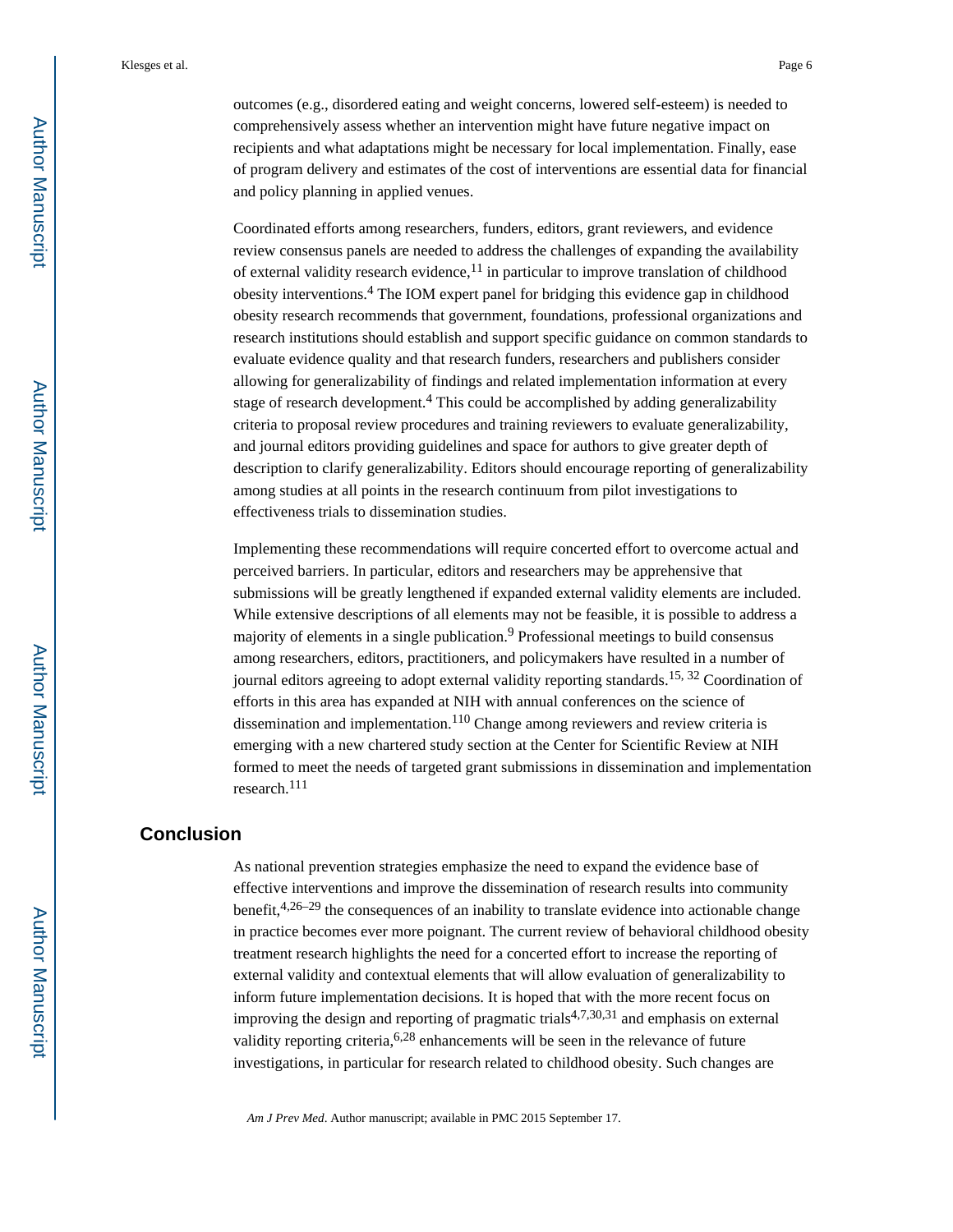needed and would greatly improve decision makers' ability to evaluate the applicability of results to current practice and community settings to reduce the burden of childhood obesity in local communities.

The goal of the current review was to highlight the continued need to focus attention on increasing the availability of evidence that reports on key external validity dimensions, and the particular need in the area of childhood obesity interventions, in order to improve the ability to summarize research evidence for literature reviews, guideline development, and implementation and dissemination decisions. Further improvement appears well justified given the current results, the increasing need for evidence to support health promotion, and population trends that make the issue particular pressing in the area of childhood obesity.

#### **Supplementary Material**

Refer to Web version on PubMed Central for supplementary material.

#### **Acknowledgments**

We acknowledge Dr. Kenneth Ward for his helpful comments in revision of this paper.

#### **References**

- 1. Ogden CL, Fryar CD, Carroll MD, Flegal KM. Mean body weight, height, and body mass index U.S. 1960–2002. Adv Data. 2004; 347:1–17. [PubMed: 15544194]
- 2. Ogden CL, Flegal KM, Carroll MD, Johnson CL. Prevalence and trends in overweight among U.S. children and adolescents, 2007–2008. JAMA. 2010; 303(3):242–249. [PubMed: 20071470]
- 3. IOM. Progress in preventing childhood obesity: How do we measure up? 2006
- 4. IOM. Bridging the evidence gap in obesity prevention: A framework to inform decision making. 2010
- 5. Whitlock EP, Williams SB, Gold R, Smith PK, Shipman SA. Screening and interventions for childhood overweight: a summary of evidence for the U.S. Preventive Services Task Force. Pediatrics. 2005; 116(1):e125–e144. [PubMed: 15995013]
- 6. Green LW, Glasgow RE. Evaluating the relevance, generalization, and applicability of research: issues in external validation and translation methodology. Eval Health Prof. 2006; 29(1):126–153. [PubMed: 16510882]
- 7. Zwarenstein M, Treweek S, Altman DG, et al. Improving the reporting of pragmatic trials: an extension of the CONSORT statement. BMJ. 2008; 337:a2390. [PubMed: 19001484]
- 8. Glasgow RE, Magid DJ, Beck A, Ritzwoller D, Estabrooks PA. Practical clinical trials for translating research to practice: design and measurement recommendations. Med Care. 2005; 43(6): 551–557. [PubMed: 15908849]
- 9. Klesges LM, Dzewaltowski DA, Glasgow RE. Review of external validity reporting in childhood obesity prevention research. Am J Prev Med. 2008; 34(3):216–223. [PubMed: 18312810]
- 10. Kitzmann KA, Dalton WT, Stanley CM, et al. Lifestyle interventions for youth who are overweight: a meta-analytic review. Health Psychol. 2010; 29(1):91–101. [PubMed: 20063940]
- 11. Glasgow RE, Klesges LM, Dzewaltowski DA, Bull SS, Estabrooks P. The future of health behavior change research: what is needed to improve translation of research into health promotion practice? Ann Beh Med. 2004; 27(1):3–12.
- 12. Tunis SR, Stryer DB, Clancy CM. Practical clinical trials: increasing the value of clinical research for decision making in clinical and health policy. JAMA. 2003; 290(12):1624–1632. [PubMed: 14506122]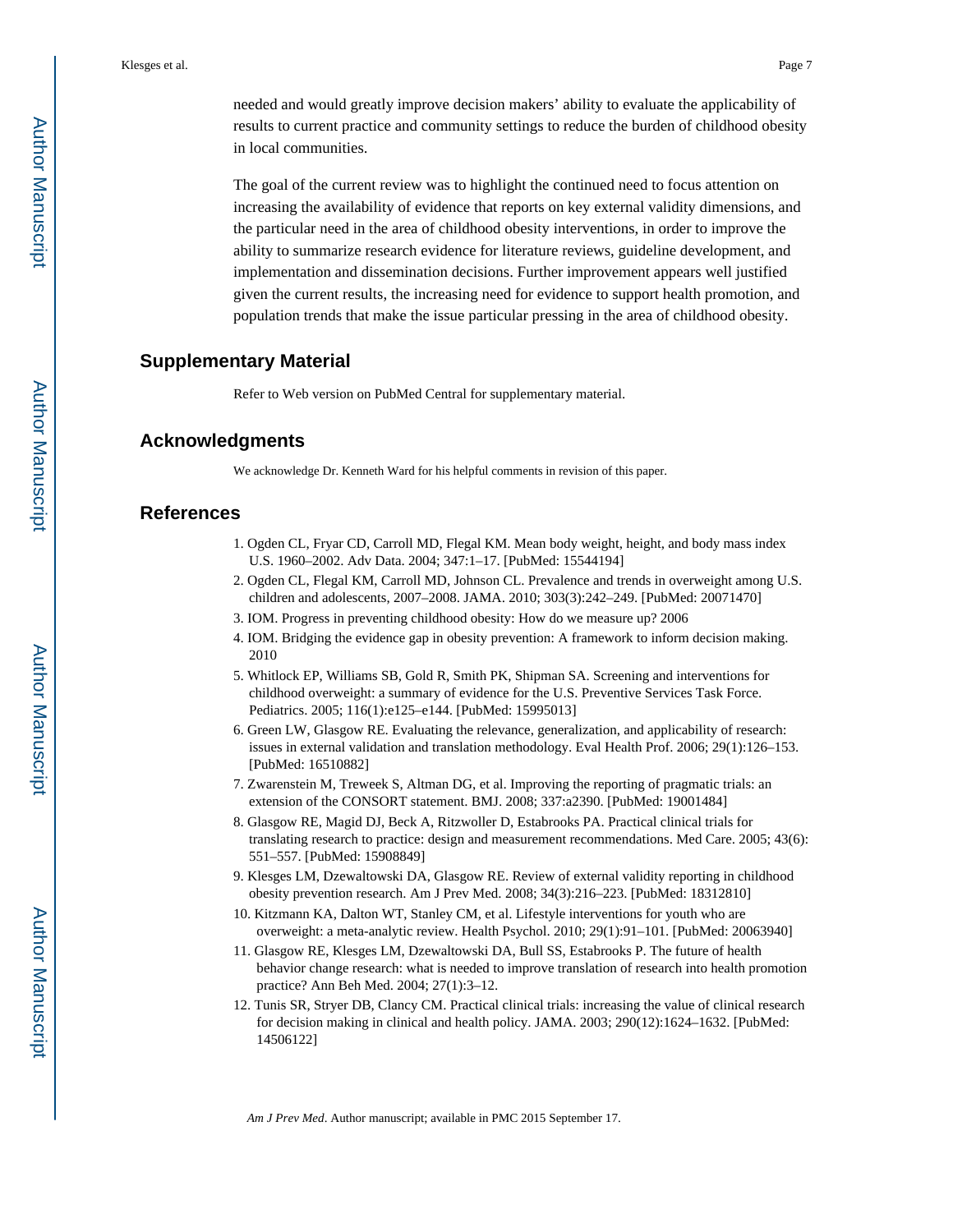- 13. Kerner J, Rimer B, Emmons K. Introduction to the special section on dissemination: dissemination research and research dissemination: how can we close the gap? Health Psychol. 2005; 24(5):443– 446. [PubMed: 16162037]
- 14. Glasgow RE, Lichtenstien E, Marcus AC. Why don't we see more translation of health promotion research to practice? Rethinking the efficacy-to-effectiveness transition. Am J Public Health. 2003; 90(8):1261–1267. [PubMed: 12893608]
- 15. Glasgow RE, Green LW, Ammerman A. Final summary and recommendations from meeting of health journal editors on external validity reporting issues: Chapel Hill, North Carolina, April 17– 18, 2006. [http://www.re-aim.org/Documents/Editors%20Mtg%20synposis%20-%20July](http://www.re-aim.org/Documents/Editors%20Mtg%20synposis%20-%20July%202006.pdf) [%202006.pdf.](http://www.re-aim.org/Documents/Editors%20Mtg%20synposis%20-%20July%202006.pdf)
- 16. Des Jarlais DC, Lyles C, Crepaz N. Improving the reporting quality of nonrandomized evaluations of behavioral and public health interventions: the TREND statement. Am J Public Health. 2004; 94(3):361–366. [PubMed: 14998794]
- 17. Victora CG, Habicht JP, Bryce J. Evidence-based public health: moving beyond randomized trials. Am J Public Health. 2004; 94(3):400–405. [PubMed: 14998803]
- 18. DerSimonian R, Charette LJ, McPeek B, Mosteller F. Reporting on methods in clinical trials. N Engl J Med. 1982; 306(22):1332–1337. [PubMed: 7070458]
- 19. Begg C, Cho M, Eastwood S, et al. Improving the quality of reporting of randomized controlled trials. The CONSORT statement. JAMA. 1996; 276(8):637–639. [PubMed: 8773637]
- 20. Moher D, Schulz KF, Altman DG. The CONSORT statement: revised recommendations for improving the quality of reports of parallel-group randomised trials. Lancet. 2001; 357(9263): 1191–1194. [PubMed: 11323066]
- 21. Story M. School-based approaches for preventing and treating obesity. Int J Obes. 1999; 23(S2):S43–S51.
- 22. Schmitz, MKlJ; R, W. Public health intervention for the prevention and treatment of obesity. Med Clin North Am. 2000; 84:491–512. [PubMed: 10793654]
- 23. Dietz WH, Gortmaker SL. Preventing obesity in children and adolescents. Annu Rev Public Health. 2001; 22:337–353. [PubMed: 11274525]
- 24. Campbell K, Waters E, O'Meara S, Kelly S, Summerbell C. Interventions for preventing obesity in children. Cochrane Database of Systematic Reviews. 2003; 1:1–59.
- 25. Stice E, Shaw H, Marti CN. A meta-analytic review of obesity prevention programs for children and adolescents: the skinny on interventions that work. Psychol Bull. 2006; 132(5):667–691. [PubMed: 16910747]
- 26. Koh HK, Oppenheimer SC, Massin-Short SB, Emmons KM, Geller AC, Viswanath K. Translating research evidence into practice to reduce health disparities: a social determinants approach. Annu Rev Public Health. 2010; 100(Suppl 1):S72–S80.
- 27. Woolf SH. The meaning of translational research and why it matters. JAMA. 2008; 299(2):211– 213. [PubMed: 18182604]
- 28. Glasgow RE, Emmons KM. How can we increase translation of research into practice? Types of evidence needed. Annu Rev Public Health. 2007; 28:413–433. [PubMed: 17150029]
- 29. National Prevention Council. The National Prevention Strategy. An unprecedented opportunity to improve the nation's health through prevention. [http://www.healthcare.gov/center/councils/](http://www.healthcare.gov/center/councils/nphpphc/final_intro.pdf) [nphpphc/final\\_intro.pdf.](http://www.healthcare.gov/center/councils/nphpphc/final_intro.pdf) Updated 2010.
- 30. Moher D, Hopewell S, Schulz KF, et al. CONSORT 2010 Explanation and Elaboration: updated guidelines for reporting parallel group randomised trials. J Clin Epidemiol. 2010; 63(8):e1–e37. [PubMed: 20346624]
- 31. King DK, Glasgow RE, Leeman-Castillo B. Reaiming RE-AIM: using the model to plan, implement, and evaluate the effects of environmental change approaches to enhancing population health. Am J Public Health. 2010; 100(11):2076–2084. [PubMed: 20864705]
- 32. Green LW, Glasgow RE, Atkins D, Stange K. The slips 'twixt cup and lip: getting evidence from science to practice. Am J Prev Med. 2009; 37(651):S187–S191. [PubMed: 19896017]
- 33. Epstein LH, Wing RR, Steranchak L, Dickson B, Michelson J. Comparison of family-based behavior modification and nutrition education for childhood obesity. J Pediatr Psychol. 1980; 5(1): 25–36. [PubMed: 7452420]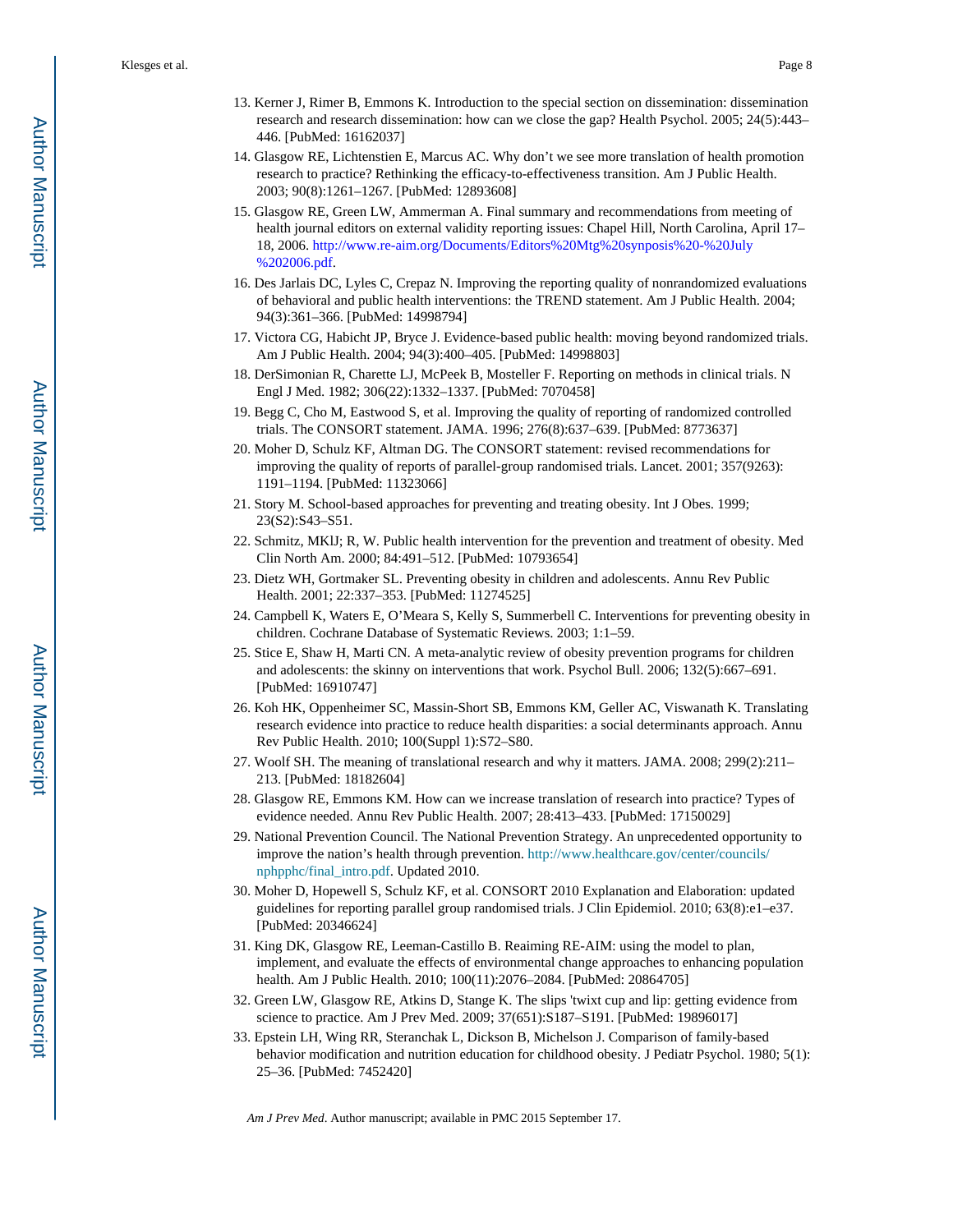- 34. Epstein LH, Wing RR, Koeske R, Andrasik F, Ossip DJ. Child and parent weight loss in familybased behavior modification programs. J Consult Clin Psychol. 1981; 49(5):674–685. [PubMed: 7287977]
- 35. Coates TJ, Killen JD, Slinkard LA. Parent participation in a treatment program for overweight adolescents. Int J Eat Disord. 1982; 1(3):37–48.
- 36. Lansky D, Brownell KD. Composition of school-based treatments of adolescent obesity. J Sch Health. 1982; 52(6):384–387. [PubMed: 6922317]
- 37. Epstein LH, Wing RR, Koeske R, Ossip DJ, Beck A. A comparison of lifestyle change and programmed aerobic exercise on weight and fitness changes in obese children. Behav Ther. 1982; 13(5):651–665.
- 38. Brownell KD, Kaye S. A school-based behavior modification, nutrition education, and physical activity program for obese children. Am J Clin Nutr. 1982; 35(2):277–283. [PubMed: 7064888]
- 39. Ikeda JP, Fujii M, Fong KA, Hanson M. Two approaches to adolescent weight reduction. J Nutr Educ. 1982; 14(3):90–92.
- 40. Coates T, Jeffery R, Slinkard L, Killen J, Danaher B. Frequency of contact and monetary reward in weight loss, lipid change, and blood pressure reduction with adolescents. Behav Ther. 1982; 13(2): 175–185.
- 41. Brownell KD, Kelman JH, Stunkard AJ. Treatment of obese children with and without their mothers: changes in weight and blood pressure. Pediatrics. 1983; 71(4):515–523. [PubMed: 6835735]
- 42. Lansky D, Vance MA. School-based intervention for adolescent obesity: Analysis of treatment, randomly selected control, and self-selected control subjects. J Consult Clin Psychol. 1983; 51(1): 147–148. [PubMed: 6826860]
- 43. Epstein LH, Wing RR, Koeske R, Valoski AM. Effects of diet plus exercise on weight change in parents and children. J Consult Clin Psychol. 1984; 52(3):429–437. [PubMed: 6747061]
- 44. Israel AC, Stolmaker L, Sharp JP, Silverman WK, Simon LG. Brief reports: An evaluation of two methods of parental involvement in treating obese children. Behav Ther. 1984; 15(3):266–272.
- 45. Kirschenbaum DS, Harris ES, Tomarken AJ. Effects of parental involvement in behavioral weight loss therapy for preadolescents. Behav Ther. 1984; 15(5):485–500.
- 46. Epstein LH, Wing RR, Penner BC, Kress MJ. Effect of diet and controlled exercise on weight loss in obese children. J Pediatr. 1985; 107(3):358–361. [PubMed: 4032130]
- 47. Epstein LH, Wing RR, Woodall K, Penner BC, Kress MJ, Koeske R. Effects of family-based behavioral treatment on obese 5–8 year-old children. Behav Ther. 1985; 16(2):205–212.
- 48. Senediak C, Spence SH. Rapid versus gradual scheduling of therapeutic contact in a family based behavioural weight control programme for children. Behav Psychother. 1985; 13(4):265–287.
- 49. Foster GD, Wadden TA, Brownell KD. Peer-led program for the treatment and prevention of obesity in the schools. J Consult Clin Psychol. 1985; 53(4):538–540. [PubMed: 4031211]
- 50. Epstein LH, Wing RR, Koeske R, Valoski AM. A comparison of lifestyle exercise, aerobic exercise, and calisthenics on weight loss in obese children. Behav Ther. 1985; 16(1):345–356.
- 51. Epstein LH, Wing RR, Koeske R, Valoski AM. Effect of parent weight on weight loss in obese children. J Consult Clin Psychol. 1986; 54(3):400–401. [PubMed: 3722572]
- 52. Mellin LM, Slinkard LA, Irwin CE. Adolescent obesity intervention: Validation of the SHAPEDOWN program. J Am Diet Assoc. 1987; 87(3):333–338. [PubMed: 3819254]
- 53. Graves T, Meyers AW, Clark L. An evaluation of parental problem-solving training in the behavioral treatment of childhood obesity. J Consult Clin Psychol. 1988; 56(2):246–250. [PubMed: 3372833]
- 54. Hills AP, Parker AW. Obesity management via diet and exercise intervention. Child Care Health Dev. 1988; 14(6):409–416. [PubMed: 3228964]
- 55. Israel AC, Solotar LC, Zimand E. An investigation of two parental involvement roles in the treatment of obese children. Int J Eat Disord. 1990; 9(5):557–564.
- 56. Wadden TA, Stunkard AJ, Rich L, Rubin CJ, Sweidel G, McKinney S. Obesity in Black adolescent girls: a controlled clinical trial of treatment by diet, behavior modification, and parental support. Pediatrics. 1990; 85(3):345–352. [PubMed: 2304788]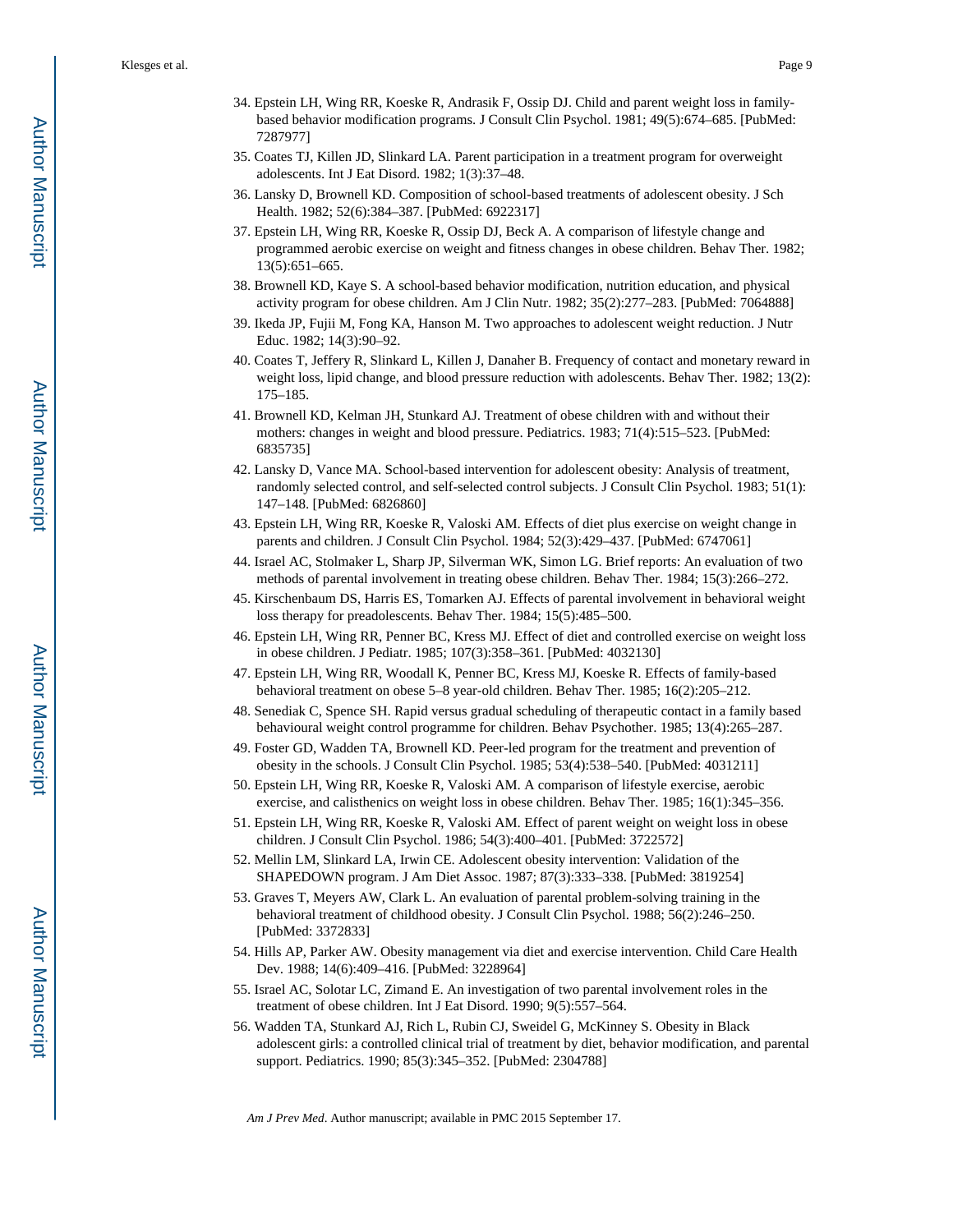- 57. Emes C, Velde B, Moreau M, Murdoch DD, Trussell R. An activity based weight control program. Adapted Physical Activity Quarterly. 1990; 7(4):314–325.
- 58. Reybrouck T, Vinckx J, Van den Berghe G, Vanderschueren-Lodeweyckx M. Exercise therapy and hypocaloric diet in the treatment of obese children and adolescents. Acta Paediatr Scand. 1990; 79(1):84–89. [PubMed: 2316366]
- 59. Suttapreyasri D, Suthontan N, Kanpoem J, Krainam J, Boonsuya C. Weight-control trainingmodels for obese pupils in Bangkok. J Med Assoc Thai. 1990; 73(7):394–400. [PubMed: 2246627]
- 60. Nuutinen O. Long-term effects of dietary counselling on nutrient intake and weight loss in obese children. European Journal of Clinical Nutrition. 1991; 45(6):287–297. [PubMed: 1915202]
- 61. Nuutinen O, Knip M. Predictors of weight reduction in obese children. Eur J Clin Nutr. 1992; 46(11):785–794. [PubMed: 1425532]
- 62. Duffy G, Spence SH. The effectiveness of cognitive self-management as an adjunct to a behavioural intervention for childhood obesity: a research note. J Child Psychol Psychiat. 1993; 34(6):1043–1050. [PubMed: 8408368]
- 63. Flodmark C, Ohlsson T, Ryden O, Sveger T. Prevention of progression to severe obesity in a group of obese school children treated with family therapy. Pediatrics. 1993; 91(5):880–884. [PubMed: 8474806]
- 64. Mo-suwan L, Junjana C, Puetpaiboon A. Increasing obesity in school children in a transitional society and the effect of the weight control program. Southeast Asian J Trop Med Public Health. 1993; 24(3):590–594. [PubMed: 7605404]
- 65. Epstein LH, McKenzie SJ, Valoski AM, Klein KR, Wing RR. Effects of mastery criteria and contingent reinforcement for family-based child weight control. Addict Behav. 1994; 19(2):135– 145. [PubMed: 8036961]
- 66. Israel AC, Guile CA, Baker JE, Silverman WK. An evaluation of enhanced self-regulation training in the treatment of childhood obesity. J Pediatr Psychol. 1994; 19(6):737–749. [PubMed: 7830214]
- 67. Epstein LH, Valoski AM, McCurley J, et al. Effects of decreasing sedentary behavior and increasing activity on weight change in obese children. Health Psychol. 1995; 14(2):109–115. [PubMed: 7789345]
- 68. Figueroa-Colon R, Franklin FA, Lee JY, von Almen TK, Suskind RM. Feasibility of a clinic-based hypocaloric dietary intervention implemented in a school setting for obese children. Obes Res. 1996; 4(5):419–429. [PubMed: 8885206]
- 69. Johnson WG, Hinkle LK, Carr RE, et al. Dietary and exercise interventions for juvenile obesity: Long-term effect of behavioral and public health models. Obes Res. 1997; 5(3):257–261. [PubMed: 9192400]
- 70. Braet C, Van Winckel M, Van Leeuwen K. Follow-up results of different treatment programs for obese children. Acta Paediatrica. 1997; 86(4):397–402. [PubMed: 9174227]
- 71. Golan M, Weizman A, Apter A, Fainaru M. Parents as the exclusive agents of change in the treatment of childhood obesity. Am J Clin Nutr. 1998; 67(6):1130–1135. [PubMed: 9625084]
- 72. Schwingshandl J, Sudi K, Eibl B, Wallner S, Borkenstein M. Effect of an individualised training programme during weight reduction on body composition: a randomised trial. Arch Dis Child. 1999; 81(5):426–428. [PubMed: 10519718]
- 73. Owens S, Gutin B, Allison J, et al. Effect of physical training on total and visceral fat in obese children. Med Sci Sports Exerc. 1999; 31(1):143–148. [PubMed: 9927022]
- 74. Gutin B, Owens S, Okuyama T, Riggs S, Ferguson M, Litaker M. Effect of physical training and its cessation on percent fat and bone density of children with obesity. Obes Res. 1999; 7(2):208– 214. [PubMed: 10102258]
- 75. Epstein LH, Paluch RA, Gordy CC, Dorn JP. Decreasing sedentary behaviors in treating pediatric obesity. Arch Pediatr Adolesc Med. 2000; 154(3):220–226. [PubMed: 10710017]
- 76. Epstein LH, Paluch RA, Gordy CC, Saelens BB, Ernst MM. Problem solving in the treatment of childhood obesity. J Consult Clin Psychol. 2000; 68(4):717–721. [PubMed: 10965646]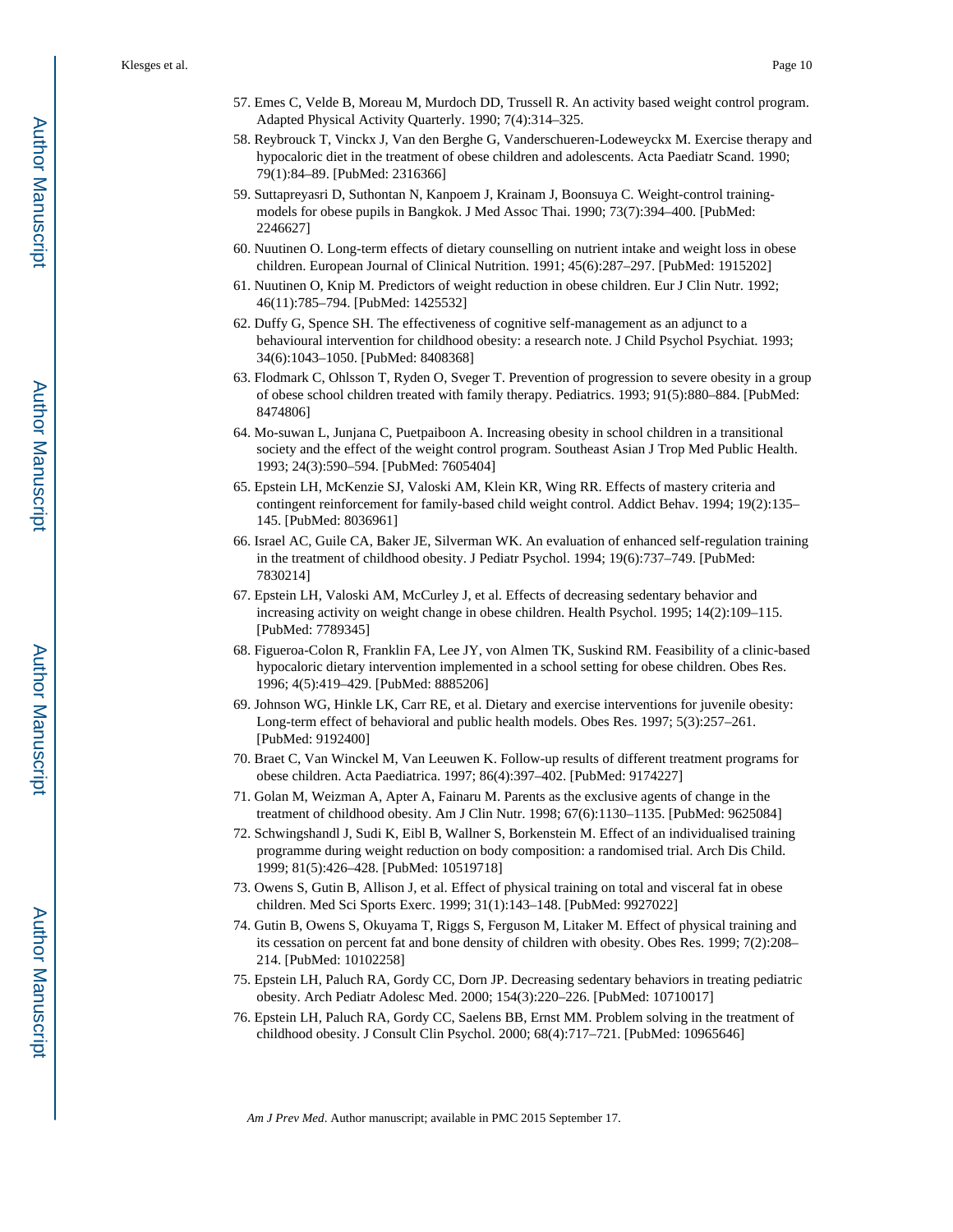- 77. Sothern MS, Loftin JM, Udall JN, et al. Safety, feasibility, and efficacy of a resistance training program in preadolescent obese children. Am J Med Sci. 2000; 319(6):370–375. [PubMed: 10875292]
- 78. Goldfield GS, Epstein LH, Kilanowski CK, Paluch RA, Kogut-Bossler B. Cost-effectiveness of group and mixed family-based treatment for childhood obesity. Int J Obes. 2001; 25(12):1843– 1849.
- 79. Nova A, Russo A, Sala E. Long-term management of obesity in paediatric office practice: Experimental evaluation of two different types of intervention. Ambulatory Child Health. 2001; 7(3–4):239–248.
- 80. Epstein LH, Paluch RA, Raynor HA. Sex differences in obese children and siblings in familybased obesity treatment. Obes Res. 2001; 9(12):746–753. [PubMed: 11743058]
- 81. Brandou F, Dumortier M, Garandeau P, Mercier J, Brun JF. Effects of a two-month rehabilitation program on substrate utilization during exercise in obese adolescents. Diabetes Metab. 2003; 29(1):20–27. [PubMed: 12629444]
- 82. Saelens BE, Sallis JF, Wilfley DE, Patrick K, Cella JA, Buchta R. Behavioral weight control for overweight adolescents initiated in primary care. Obes Res. 2002; 10(1):22–32. [PubMed: 11786598]
- 83. Eliakim A, Kaven G, Berger I, Friedland O, Wolach B, Nemet D. The effect of a combined intervention on body mass index and fitness in obese children and adolescents: a clinical experience. Euro J Pediatr. 2002; 161(8):449–454.
- 84. Yoshinaga M, Sameshima K, Miyata K, Hashiguchi J, Imamura M. Prevention of mildly overweight children from development of more overweight condition. Prev Med. 2004; 38(2): 172–174. [PubMed: 14715208]
- 85. Herrera EA, Johnston CA, Steele RG. A comparison of cognitive and behavioral treatments for pediatric obesity. Children's Health Care. 2004; 33(2):151–167.
- 86. Epstein LH, Paluch RA, Kilanowski CK, Raynor HA. The effect of reinforcement or stimulus control to reduce sedentary behavior in the treatment of pediatric obesity. Health Psychol. 2004; 23(4):371–380. [PubMed: 15264973]
- 87. Eliakim A, Friedland O, Kowen G, Wolach B, Nemet D. Parental obesity and higher preintervention BMI reduce the likelihood of a multidisciplinary childhood obesity program to succeed: a clinical observation. J Pediatr Endocrinol Metab. 2004; 17(8):1055–1061. [PubMed: 15379415]
- 88. White MA, Martin PD, Newton RL, et al. Mediators of weight loss in a family-based intervention presented over the internet. Obes Res. 2004; 12(7):1050–1059. [PubMed: 15292468]
- 89. Williamson DA, Martin PD, White MA, Newton RL, Walden HM, York-Crowe EE. Efficacy of an internet-based behavioral weight loss program for overweight adolescent African-American girls. Eating and Weight Disorders. 2005; 10(3):193–203. [PubMed: 16277142]
- 90. Resnicow K, Taylor R, Baskin M, McCarty F. Results of go girls: a weight control program for overweight African-American adolescent females. Obes Res. 2005; 13(10):1739–1748. [PubMed: 16286521]
- 91. Carrel AL, Clark RR, Peterson SE, Nemeth BA, Sullivan J, Allen DB. Improvement of fitness, body composition, and insulin sensitivity in overweight children in a school-based exercise program: a randomized, controlled study. Arch Pediatr Adolesc Med. 2005; 159(10):964–968.
- 92. Jiang JX, Xia XL, Greiner T, Lian GL, Rosenqvist U. A two year family based behaviour treatment for obese children. Arch Dis Child. 2005; 90(12):1235–1238. [PubMed: 16188958]
- 93. Nemet D, Barkan S, Epstein Y, Friedland O, Kowen G, Eliakim A. Short- and long-term beneficial effects of a combined dietary-behavioral-physical activity intervention for the treatment of childhood obesity. Pediatrics. 2005; 115(4):e443–e449. [PubMed: 15805347]
- 94. Williamson DA, Walden HM, White MA, et al. Two-year internet-based randomized controlled trial for weight loss in African-American girls. Obesity. 2006; 14(7):1231–1243. [PubMed: 16899804]
- 95. Goldfield GS, Mallory R, Parker T, et al. Effects of open-loop feedback on physical activity and television viewing in overweight and obese children: a randomized, controlled trial. Pediatrics. 2006; 118(1):e157–e166. [PubMed: 16818530]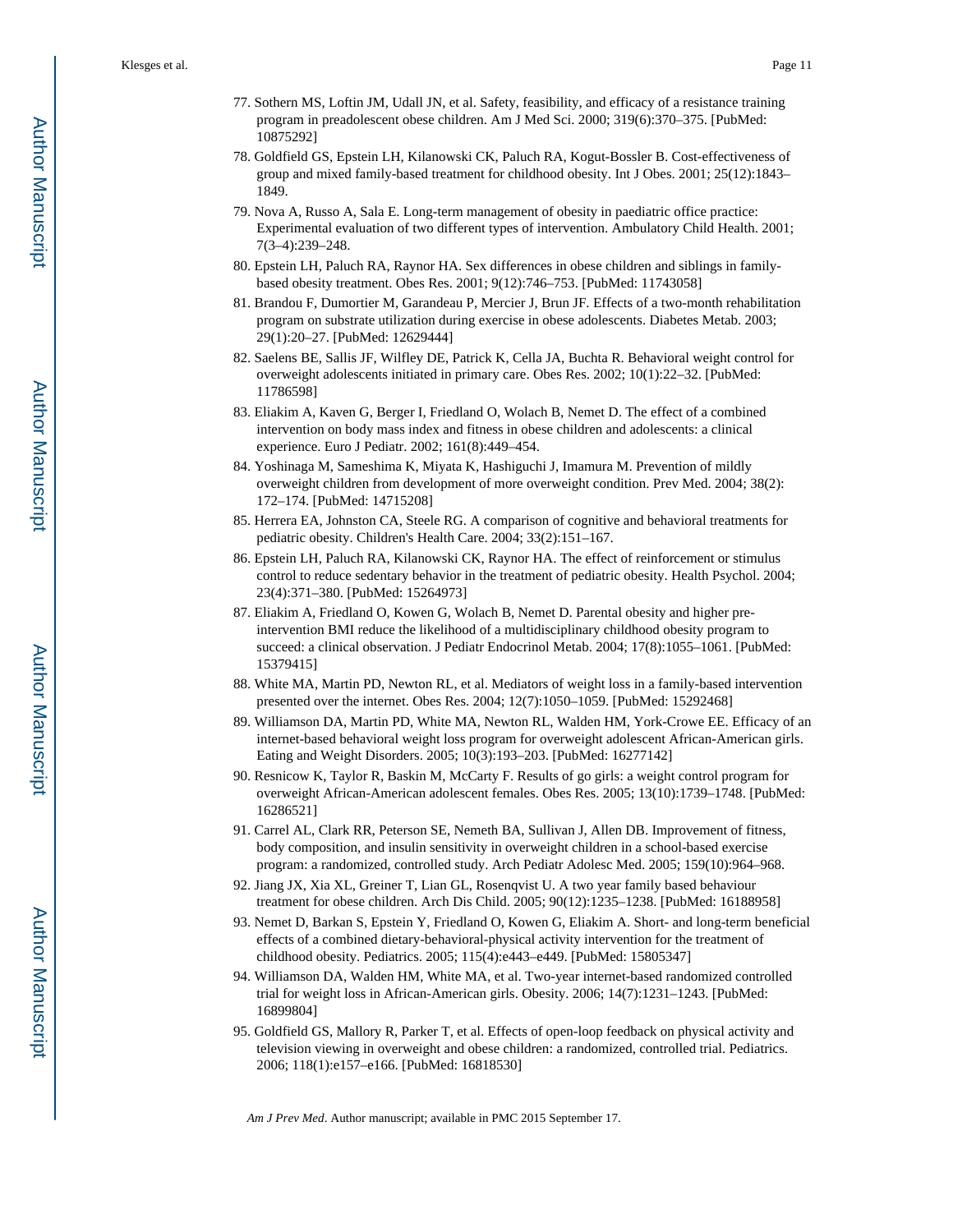- 96. Golan M, Kaufman V, Shahar DR. Childhood obesity treatment: targeting parents exclusively v. parents and children. Br J Nutr. 2006; 95(5):1008–1015. [PubMed: 16611394]
- 97. Jelalian E, Mehlenbeck R, Lloyd-Richardson EE, Birmaher V, Wing RR. 'Adventure therapy' combined with cognitive-behavioral treatment for overweight adolescents. Int J Obes. 2006; 30(1): 31–39.
- 98. Johnston CA, Tyler C, McFarlin BK, et al. Weight loss in overweight Mexican American children: a randomized, controlled trial. Pediatrics. 2007; 120(6):e1450–e1457. [PubMed: 18055663]
- 99. Davis JN, Ventura EE, Alexander KE, et al. Feasibility of a home-based versus classroom-based nutrition intervention to reduce obesity and type 2 diabetes in Latino youth. Int J Pediatr Obes. 2007; 2(1):22–30. [PubMed: 17763007]
- 100. Fullerton G, Tyler C, Johnston CA, Vincent JP, Harris GE, Foreyt JP. Quality of life in Mexican-American children following a weight management program. Obesity. 2007; 15(11):2553–2556. [PubMed: 18070745]
- 101. Johnston CA, Tyler C, Fullerton G, et al. Results of an intensive school-based weight loss program with overweight Mexican American children. Int J Pediatr Obes. 2007; 2(3):144–152. [PubMed: 17999280]
- 102. Savoye M, Shaw M, Dziura J, et al. Effects of a weight management program on body composition and metabolic parameters in overweight children: a randomized controlled trial. JAMA. 2007; 297(24):2697–2704. [PubMed: 17595270]
- 103. Williams CL, Strobino BA, Brotanek J. Weight control among obese adolescents: a pilot study. Int J Food Sci Nutr. 2007; 58(3):217–230. [PubMed: 17514539]
- 104. Kalavainen MP, Korppi MO, Nuutinen OM. Clinical efficacy of group-based treatment for childhood obesity compared with routinely given individual counseling. Int J Obes. 2007; 31(10): 1500–1508.
- 105. Golley RK, Magarey AM, Baur LA, Steinbeck KS, Daniels LA. Twelve-month effectiveness of a parent-led, family-focused weight-management program for prepubertal children: a randomized, controlled trial. Pediatrics. 2007; 119(3):517–525. [PubMed: 17332205]
- 106. McCallum Z, Wake M, Gerner B, et al. Outcome data from the LEAP (Live, Eat and Play) trial: a randomized controlled trial of a primary care intervention for childhood overweight/mild obesity. Int J Obes. 2007; 31(4):630–636.
- 107. Hughes AR, Stewart L, Chapple J, et al. Randomized, controlled trial of a best-practice individualized behavioral program for treatment of childhood overweight: Scottish Childhood Overweight Treatment Trial (SCOTT). Pediatrics. 2008; 121(3):e539–e546. [PubMed: 18310175]
- 108. Epstein LH, Roemmich JN, Robinson JL, et al. A randomized trial of the effects of reducing television viewing and computer use on body mass index in young children. Arch Pediatr Adolesc Med. 2008; 162(3):239–245. [PubMed: 18316661]
- 109. Weintraub DL, Tirumalai EC, Haydel KF, Fujimoto M, Fulton JE, Robinson TN. Team sports for overweight children: the Stanford Sports to Prevent Obesity Randomized Trial (SPORT). Arch Pediatr Adolesc Med. 2008; 162(3):232–237. [PubMed: 18316660]
- 110. National Cancer Institute. [Accessed: 8/10/2011] Annual NIH Conference on the Science of Dissemination and Implementation, Training Institute for Dissemination and Implementation Research in Health. [http://cancercontrol.cancer.gov/IS/conf\\_train.html.](http://cancercontrol.cancer.gov/IS/conf_train.html)
- 111. NIH. [Accessed: 8/10/2011] Center for Scientific Review. Dissemination and Implementation Research in Health Study Section. [http://cms.csr.nih.gov/PeerReviewMeetings/](http://cms.csr.nih.gov/PeerReviewMeetings/CSRIRGDescriptionNew/HDMIRG/DIRH.htm) [CSRIRGDescriptionNew/HDMIRG/DIRH.htm](http://cms.csr.nih.gov/PeerReviewMeetings/CSRIRGDescriptionNew/HDMIRG/DIRH.htm).
- 112. Leviton, L. International Encyclopedia of the Behavioral and Social Sciences. Vol. 8. Oxford: Elsevier; 2001. External Validity; p. 5195-5200.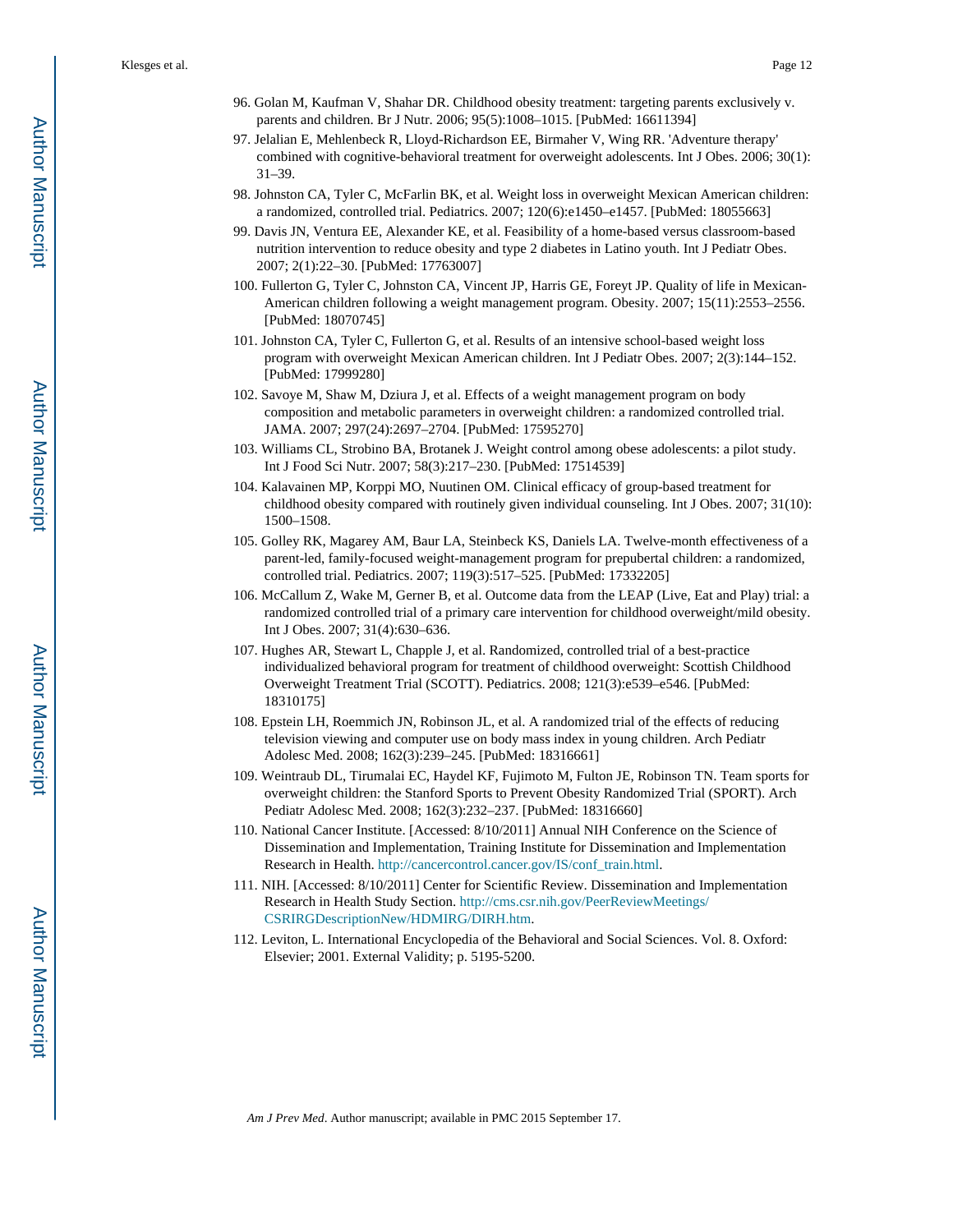#### **Table 1**

#### Summary of study inclusion and exclusion criteria

| Intervention                                                                                    |  |  |  |  |  |
|-------------------------------------------------------------------------------------------------|--|--|--|--|--|
| Goal was to produce weight loss or prevent weight gain in already overweight children           |  |  |  |  |  |
| Treatment of overweight as primary target                                                       |  |  |  |  |  |
| Focused on change in weight-related health behaviors (e.g., not surgery)                        |  |  |  |  |  |
| Primarily an evaluation of intervention efficacy or effectiveness related to weight outcomes    |  |  |  |  |  |
| Sample                                                                                          |  |  |  |  |  |
| Children and/or adolescents aged 18 years or in Grade 12 or less in school                      |  |  |  |  |  |
| Identified as overweight or obese                                                               |  |  |  |  |  |
| Included in study based on weight status rather than another medical condition (e.g., diabetes) |  |  |  |  |  |
| <b>Study Design</b>                                                                             |  |  |  |  |  |
| Between groups with participants in both groups overweight                                      |  |  |  |  |  |
| Groups were tests of alternate treatments or treatment versus no treatment                      |  |  |  |  |  |
| Outcomes                                                                                        |  |  |  |  |  |
| Assessment based on weight parameter was used (e.g., BMI)                                       |  |  |  |  |  |
| Assessment conducted at equivalent time points in all groups                                    |  |  |  |  |  |
| <b>Research Study</b>                                                                           |  |  |  |  |  |
| Reported empirical data                                                                         |  |  |  |  |  |
| Provided enough information to compute an effect size                                           |  |  |  |  |  |
| Published between 1980 and 2008                                                                 |  |  |  |  |  |
| Reported in English language                                                                    |  |  |  |  |  |